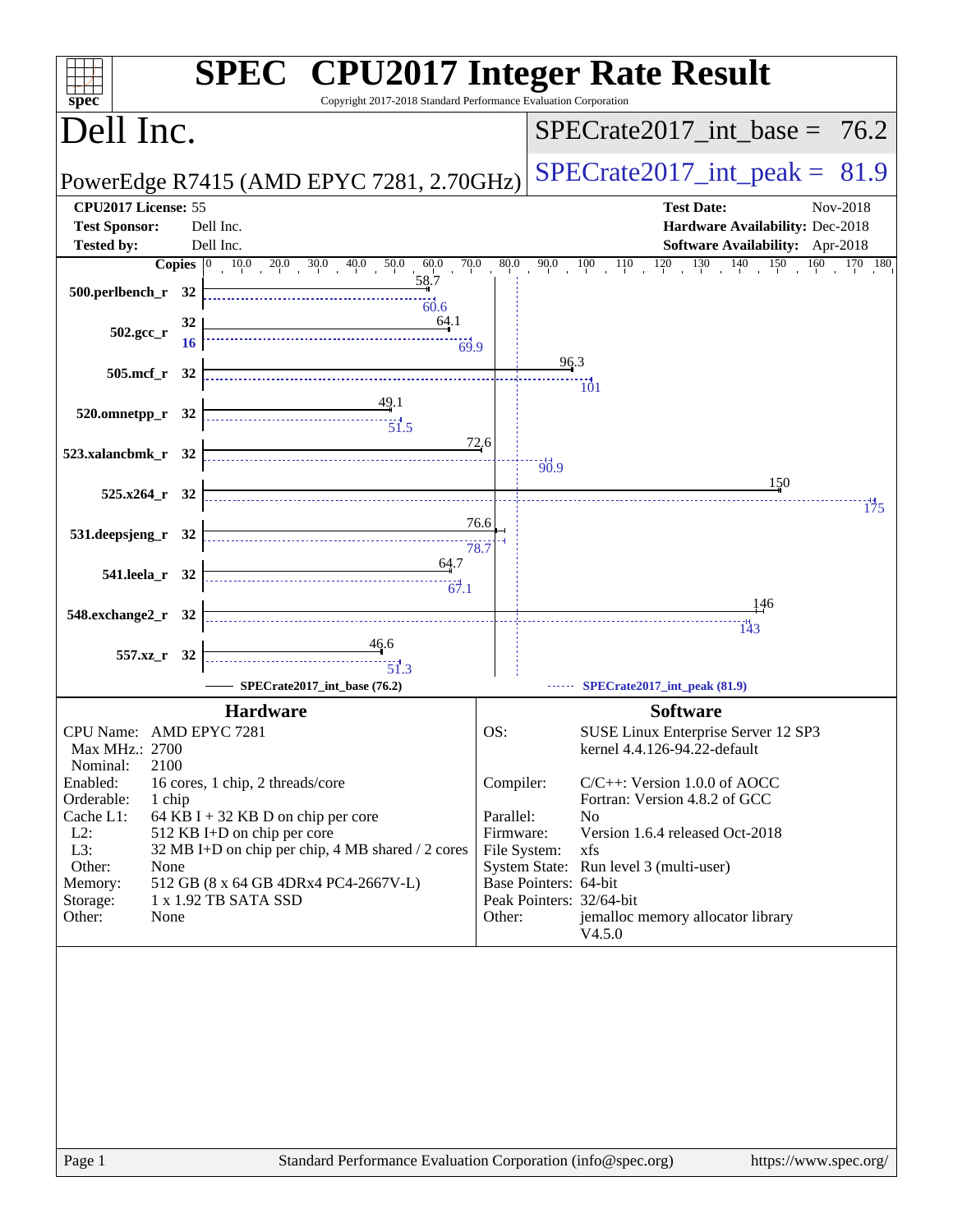# **[SPEC CPU2017 Integer Rate Result](http://www.spec.org/auto/cpu2017/Docs/result-fields.html#SPECCPU2017IntegerRateResult)**

Copyright 2017-2018 Standard Performance Evaluation Corporation

# Dell Inc.

**[spec](http://www.spec.org/)**

## SPECrate2017 int\_base =  $76.2$

## PowerEdge R7415 (AMD EPYC 7281, 2.70GHz)  $\left|$  [SPECrate2017\\_int\\_peak =](http://www.spec.org/auto/cpu2017/Docs/result-fields.html#SPECrate2017intpeak) 81.9

**[CPU2017 License:](http://www.spec.org/auto/cpu2017/Docs/result-fields.html#CPU2017License)** 55 **[Test Date:](http://www.spec.org/auto/cpu2017/Docs/result-fields.html#TestDate)** Nov-2018

**[Test Sponsor:](http://www.spec.org/auto/cpu2017/Docs/result-fields.html#TestSponsor)** Dell Inc. **[Hardware Availability:](http://www.spec.org/auto/cpu2017/Docs/result-fields.html#HardwareAvailability)** Dec-2018 **[Tested by:](http://www.spec.org/auto/cpu2017/Docs/result-fields.html#Testedby)** Dell Inc. **[Software Availability:](http://www.spec.org/auto/cpu2017/Docs/result-fields.html#SoftwareAvailability)** Apr-2018

#### **[Results Table](http://www.spec.org/auto/cpu2017/Docs/result-fields.html#ResultsTable)**

|                           | <b>Base</b> |                |       |                |       | <b>Peak</b>    |       |               |                |              |                |              |                |              |
|---------------------------|-------------|----------------|-------|----------------|-------|----------------|-------|---------------|----------------|--------------|----------------|--------------|----------------|--------------|
| <b>Benchmark</b>          | Copies      | <b>Seconds</b> | Ratio | <b>Seconds</b> | Ratio | <b>Seconds</b> | Ratio | <b>Copies</b> | <b>Seconds</b> | <b>Ratio</b> | <b>Seconds</b> | <b>Ratio</b> | <b>Seconds</b> | <b>Ratio</b> |
| $500.$ perlbench_r        | 32          | 874            | 58.3  | 865            | 58.9  | 868            | 58.7  | 32            | 841            | 60.6         | 841            | 60.6         | 842            | 60.5         |
| 502.gcc_r                 | 32          | 707            | 64.1  | 708            | 64.0  | 705            | 64.3  | 16            | 324            | 69.9         | 324            | 69.9         | 324            | 69.8         |
| $505$ .mcf r              | 32          | 536            | 96.4  | 537            | 96.3  | 538            | 96.2  | 32            | 510            | 101          | 511            | <b>101</b>   | 511            | 101          |
| 520.omnetpp_r             | 32          | 860            | 48.8  | 856            | 49.1  | 855            | 49.1  | 32            | 813            | 51.6         | 815            | 51.5         | 814            | 51.5         |
| 523.xalancbmk r           | 32          | 466            | 72.5  | 465            | 72.6  | 464            | 72.8  | 32            | 378            | 89.4         | 372            | 90.9         | 372            | 90.9         |
| 525.x264 r                | 32          | 372            | 150   | 372            | 151   | 373            | 150   | 32            | 320            | 175          | 322            | 174          | 320            | 175          |
| 531.deepsjeng_r           | 32          | 479            | 76.6  | 480            | 76.4  | 465            | 78.8  | 32            | 467            | 78.6         | 466            | 78.7         | 466            | 78.7         |
| 541.leela r               | 32          | 818            | 64.7  | 824            | 64.3  | 819            | 64.7  | 32            | 789            | 67.1         | 790            | 67.1         | 789            | 67.1         |
| 548.exchange2_r           | 32          | 581            | 144   | 573            | 146   | 573            | 146   | 32            | 588            | 143          | 591            | 142          | 588            | 143          |
| 557.xz r                  | 32          | 740            | 46.7  | 745            | 46.4  | 741            | 46.6  | 32            | 672            | 51.4         | 674            | 51.3         | 674            | 51.2         |
| $SPECrate2017$ int base = |             |                | 76.2  |                |       |                |       |               |                |              |                |              |                |              |

**[SPECrate2017\\_int\\_peak =](http://www.spec.org/auto/cpu2017/Docs/result-fields.html#SPECrate2017intpeak) 81.9**

Results appear in the [order in which they were run.](http://www.spec.org/auto/cpu2017/Docs/result-fields.html#RunOrder) Bold underlined text [indicates a median measurement.](http://www.spec.org/auto/cpu2017/Docs/result-fields.html#Median)

#### **[Compiler Notes](http://www.spec.org/auto/cpu2017/Docs/result-fields.html#CompilerNotes)**

The AMD64 AOCC Compiler Suite is available at <http://developer.amd.com/amd-aocc/>

The AOCC Gold Linker plugin was installed and used for the link stage.

The AOCC Fortran Plugin version 1.0 was used to leverage AOCC optimizers with gfortran. It is available here: <http://developer.amd.com/amd-aocc/>

#### **[Submit Notes](http://www.spec.org/auto/cpu2017/Docs/result-fields.html#SubmitNotes)**

The config file option 'submit' was used. 'numactl' was used to bind copies to the cores. See the configuration file for details.

#### **[Operating System Notes](http://www.spec.org/auto/cpu2017/Docs/result-fields.html#OperatingSystemNotes)**

'ulimit -s unlimited' was used to set environment stack size 'ulimit -l 2097152' was used to set environment locked pages in memory limit

runspec command invoked through numactl i.e.: numactl --interleave=all runspec <etc>

Set dirty\_ratio=8 to limit dirty cache to 8% of memory Set swappiness=1 to swap only if necessary Set zone\_reclaim\_mode=1 to free local node memory and avoid remote memory sync then drop\_caches=3 to reset caches before invoking runcpu

| Page 2 | Standard Performance Evaluation Corporation (info@spec.org) |  | https://www.spec.org/ |
|--------|-------------------------------------------------------------|--|-----------------------|
|--------|-------------------------------------------------------------|--|-----------------------|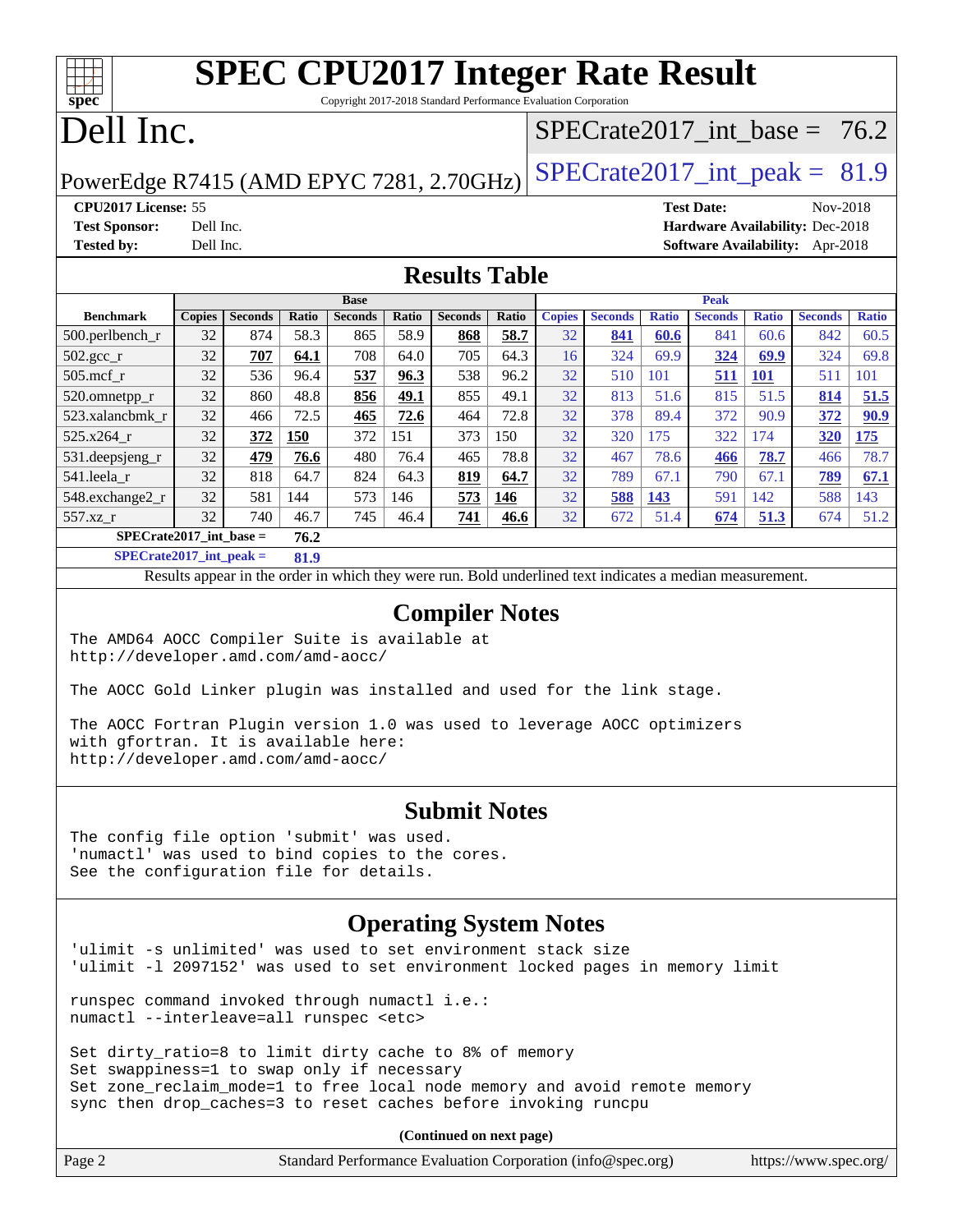

# **[SPEC CPU2017 Integer Rate Result](http://www.spec.org/auto/cpu2017/Docs/result-fields.html#SPECCPU2017IntegerRateResult)**

Copyright 2017-2018 Standard Performance Evaluation Corporation

# Dell Inc.

 $SPECrate2017\_int\_base = 76.2$ 

PowerEdge R7415 (AMD EPYC 7281, 2.70GHz)  $\text{SPECrate}2017\_int\_peak = 81.9$ 

**[CPU2017 License:](http://www.spec.org/auto/cpu2017/Docs/result-fields.html#CPU2017License)** 55 **[Test Date:](http://www.spec.org/auto/cpu2017/Docs/result-fields.html#TestDate)** Nov-2018 **[Test Sponsor:](http://www.spec.org/auto/cpu2017/Docs/result-fields.html#TestSponsor)** Dell Inc. **[Hardware Availability:](http://www.spec.org/auto/cpu2017/Docs/result-fields.html#HardwareAvailability)** Dec-2018 **[Tested by:](http://www.spec.org/auto/cpu2017/Docs/result-fields.html#Testedby)** Dell Inc. **[Software Availability:](http://www.spec.org/auto/cpu2017/Docs/result-fields.html#SoftwareAvailability)** Apr-2018

### **[Operating System Notes \(Continued\)](http://www.spec.org/auto/cpu2017/Docs/result-fields.html#OperatingSystemNotes)**

dirty\_ratio, swappiness, zone\_reclaim\_mode and drop\_caches were all set using privileged echo (e.g. echo 1 > /proc/sys/vm/swappiness).

Transparent huge pages were enabled for this run (OS default)

#### **[General Notes](http://www.spec.org/auto/cpu2017/Docs/result-fields.html#GeneralNotes)**

Environment variables set by runcpu before the start of the run: LD\_LIBRARY\_PATH = "/home/cpu2017-1.0.5/amd1704-rate-libs-revD/64;/home/cpu2017-1.0.5/amd1704-rate-libs-revD/32:" MALLOC\_CONF = "lg\_chunk:26"

Binaries were compiled on a system with 2x AMD EPYC 7601 CPU + 512GB Memory using RHEL 7.4 NA: The test sponsor attests, as of date of publication, that CVE-2017-5754 (Meltdown) is mitigated in the system as tested and documented. Yes: The test sponsor attests, as of date of publication, that CVE-2017-5753 (Spectre variant 1) is mitigated in the system as tested and documented. Yes: The test sponsor attests, as of date of publication, that CVE-2017-5715 (Spectre variant 2) is mitigated in the system as tested and documented.

jemalloc: configured and built with GCC v4.8.5 in RHEL v7.2 under default conditions. jemalloc: sources available from jemalloc.net or <https://github.com/jemalloc/jemalloc/releases> jemalloc uses environment variable MALLOC\_CONF with values narenas and lg\_chunk: narenas: sets the maximum number of arenas to use for automatic multiplexing of threads and arenas. lg\_chunk: set the virtual memory chunk size (log base 2). For example, lg\_chunk:21 sets the default chunk size to 2^21 = 2MiB.

#### **[Platform Notes](http://www.spec.org/auto/cpu2017/Docs/result-fields.html#PlatformNotes)**

 BIOS settings: Memory Interleaving set to Channel Interleaving Virtualization Technology disabled System Profile set to Custom CPU Power Management set to Maximum Performance Memory Frequency set to Maximum Performance Turbo Boost enabled C States set to Autonomous Memory Patrol Scrub disabled Memory Refresh Rate set to 1x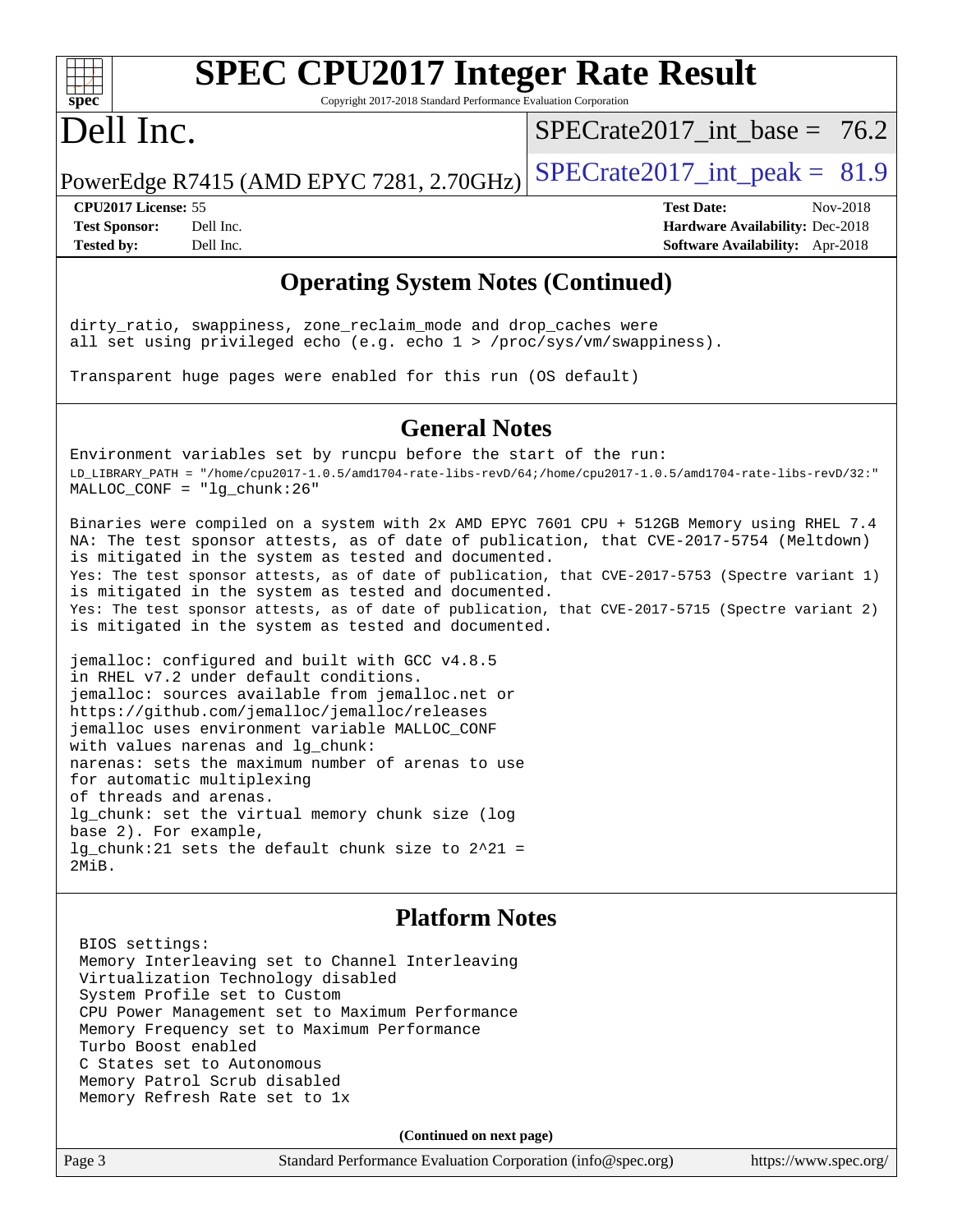#### **[SPEC CPU2017 Integer Rate Result](http://www.spec.org/auto/cpu2017/Docs/result-fields.html#SPECCPU2017IntegerRateResult)**  $+\ +$ **[spec](http://www.spec.org/)** Copyright 2017-2018 Standard Performance Evaluation Corporation Dell Inc. SPECrate2017 int\_base =  $76.2$ PowerEdge R7415 (AMD EPYC 7281, 2.70GHz) SPECrate  $2017$ \_int\_peak = 81.9 **[CPU2017 License:](http://www.spec.org/auto/cpu2017/Docs/result-fields.html#CPU2017License)** 55 **[Test Date:](http://www.spec.org/auto/cpu2017/Docs/result-fields.html#TestDate)** Nov-2018 **[Test Sponsor:](http://www.spec.org/auto/cpu2017/Docs/result-fields.html#TestSponsor)** Dell Inc. **[Hardware Availability:](http://www.spec.org/auto/cpu2017/Docs/result-fields.html#HardwareAvailability)** Dec-2018 **[Tested by:](http://www.spec.org/auto/cpu2017/Docs/result-fields.html#Testedby)** Dell Inc. **[Software Availability:](http://www.spec.org/auto/cpu2017/Docs/result-fields.html#SoftwareAvailability)** Apr-2018 **[Platform Notes \(Continued\)](http://www.spec.org/auto/cpu2017/Docs/result-fields.html#PlatformNotes)** PCI ASPM L1 Link Power Management disabled Determinism Slider set to Power Determinism Sysinfo program /home/cpu2017-1.0.5/bin/sysinfo Rev: r5974 of 2018-05-19 9bcde8f2999c33d61f64985e45859ea9 running on linux-fl85 Tue Nov 27 02:01:44 2018 SUT (System Under Test) info as seen by some common utilities. For more information on this section, see <https://www.spec.org/cpu2017/Docs/config.html#sysinfo> From /proc/cpuinfo model name : AMD EPYC 7281 16-Core Processor 1 "physical id"s (chips) 32 "processors" cores, siblings (Caution: counting these is hw and system dependent. The following excerpts from /proc/cpuinfo might not be reliable. Use with caution.) cpu cores : 16 siblings : 32 physical 0: cores 0 1 8 9 12 13 16 17 20 21 24 25 28 29 From lscpu: Architecture: x86\_64 CPU op-mode(s): 32-bit, 64-bit Byte Order: Little Endian  $CPU(s):$  32 On-line CPU(s) list: 0-31 Thread(s) per core: 2 Core(s) per socket: 16 Socket(s): 1 NUMA node(s): 4 Vendor ID: AuthenticAMD CPU family: 23 Model: 1 Model name: AMD EPYC 7281 16-Core Processor Stepping: 2 CPU MHz: 2096.013 BogoMIPS: 4192.02 Virtualization: AMD-V L1d cache: 32K L1i cache: 64K L2 cache: 512K L3 cache: 4096K NUMA node0 CPU(s): 0,4,8,12,16,20,24,28 NUMA node1 CPU(s): 1,5,9,13,17,21,25,29 NUMA node2 CPU(s): 2,6,10,14,18,22,26,30 NUMA node3 CPU(s): 3,7,11,15,19,23,27,31 Flags: fpu vme de pse tsc msr pae mce cx8 apic sep mtrr pge mca cmov **(Continued on next page)**Page 4 Standard Performance Evaluation Corporation [\(info@spec.org\)](mailto:info@spec.org) <https://www.spec.org/>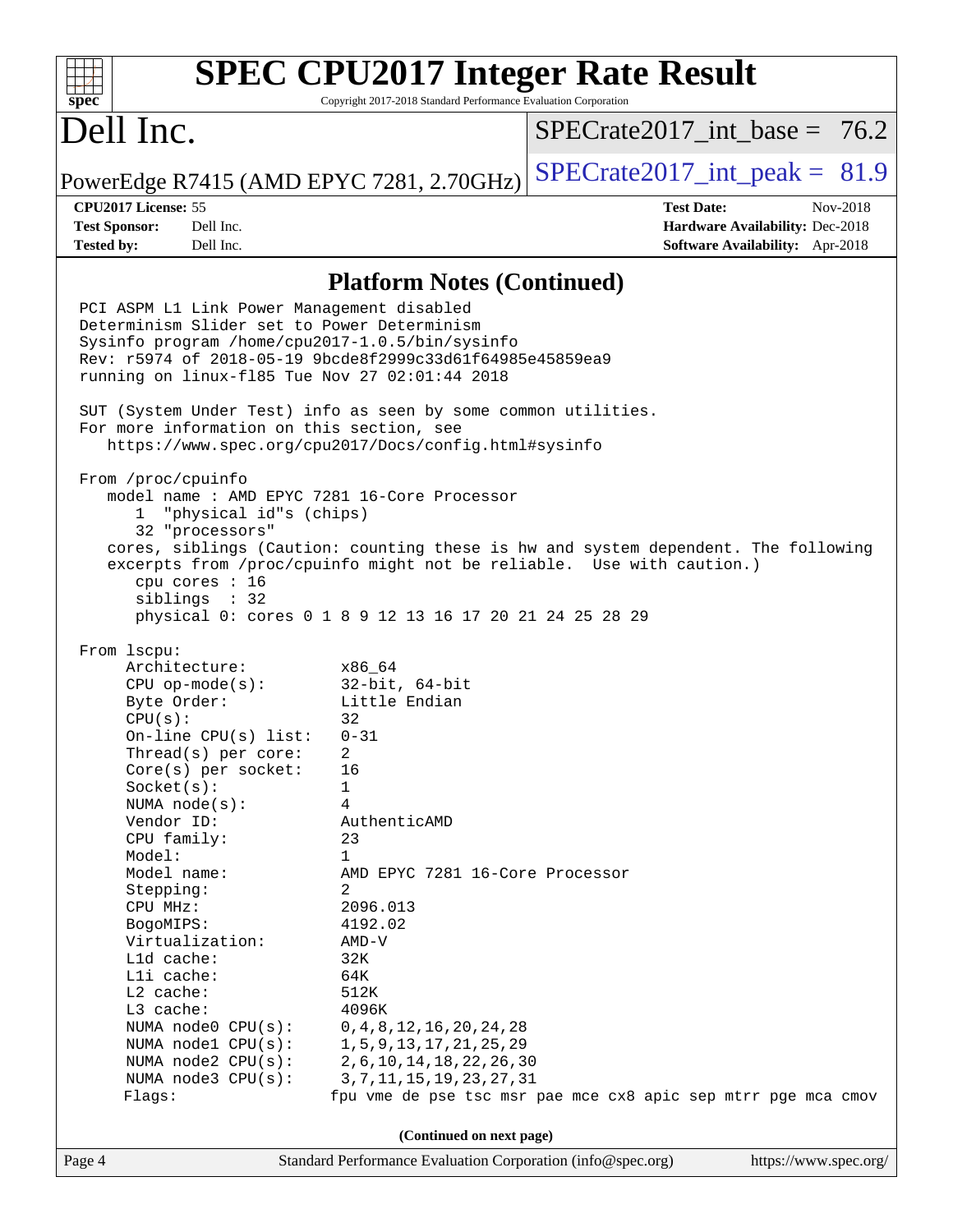| <b>SPEC CPU2017 Integer Rate Result</b>                                                                                                                                                                                                                                                                                                                                                                                                                                                                                                                                                                                                                                                                                                                                                                                                                                                                                                                                                                                                                                                                                                                                                                                                                                               |                                                                  |
|---------------------------------------------------------------------------------------------------------------------------------------------------------------------------------------------------------------------------------------------------------------------------------------------------------------------------------------------------------------------------------------------------------------------------------------------------------------------------------------------------------------------------------------------------------------------------------------------------------------------------------------------------------------------------------------------------------------------------------------------------------------------------------------------------------------------------------------------------------------------------------------------------------------------------------------------------------------------------------------------------------------------------------------------------------------------------------------------------------------------------------------------------------------------------------------------------------------------------------------------------------------------------------------|------------------------------------------------------------------|
| spec <sup>®</sup><br>Copyright 2017-2018 Standard Performance Evaluation Corporation                                                                                                                                                                                                                                                                                                                                                                                                                                                                                                                                                                                                                                                                                                                                                                                                                                                                                                                                                                                                                                                                                                                                                                                                  |                                                                  |
| Dell Inc.                                                                                                                                                                                                                                                                                                                                                                                                                                                                                                                                                                                                                                                                                                                                                                                                                                                                                                                                                                                                                                                                                                                                                                                                                                                                             | $SPECTate2017$ int base = 76.2                                   |
| PowerEdge R7415 (AMD EPYC 7281, 2.70GHz)                                                                                                                                                                                                                                                                                                                                                                                                                                                                                                                                                                                                                                                                                                                                                                                                                                                                                                                                                                                                                                                                                                                                                                                                                                              | $SPECrate2017\_int\_peak = 81.9$                                 |
| CPU2017 License: 55<br><b>Test Sponsor:</b><br>Dell Inc.                                                                                                                                                                                                                                                                                                                                                                                                                                                                                                                                                                                                                                                                                                                                                                                                                                                                                                                                                                                                                                                                                                                                                                                                                              | <b>Test Date:</b><br>Nov-2018<br>Hardware Availability: Dec-2018 |
| Tested by:<br>Dell Inc.                                                                                                                                                                                                                                                                                                                                                                                                                                                                                                                                                                                                                                                                                                                                                                                                                                                                                                                                                                                                                                                                                                                                                                                                                                                               | Software Availability: Apr-2018                                  |
| <b>Platform Notes (Continued)</b>                                                                                                                                                                                                                                                                                                                                                                                                                                                                                                                                                                                                                                                                                                                                                                                                                                                                                                                                                                                                                                                                                                                                                                                                                                                     |                                                                  |
| pat pse36 clflush mmx fxsr sse sse2 ht syscall nx mmxext fxsr_opt pdpelgb rdtscp lm<br>constant_tsc rep_good nopl nonstop_tsc extd_apicid amd_dcm aperfmperf eagerfpu pni<br>pclmulqdq monitor ssse3 fma cx16 sse4_1 sse4_2 movbe popcnt aes xsave avx f16c<br>rdrand lahf_lm cmp_legacy svm extapic cr8_legacy abm sse4a misalignsse 3dnowprefetch<br>osvw skinit wdt tce topoext perfctr_core perfctr_nb bpext perfctr_12 mwaitx arat cpb<br>hw_pstate retpoline retpoline_amd npt lbrv svm_lock nrip_save tsc_scale vmcb_clean<br>flushbyasid decodeassists pausefilter pfthreshold vmmcall avic fsgsbase bmil avx2<br>smep bmi2 rdseed adx smap clflushopt sha_ni xsaveopt xsavec xgetbvl clzero irperf<br>ibpb overflow_recov succor smca<br>/proc/cpuinfo cache data<br>cache size : 512 KB<br>From numactl --hardware WARNING: a numactl 'node' might or might not correspond to a<br>physical chip.<br>$available: 4 nodes (0-3)$<br>node 0 cpus: 0 4 8 12 16 20 24 28<br>node 0 size: 128621 MB<br>node 0 free: 128466 MB<br>node 1 cpus: 1 5 9 13 17 21 25 29<br>node 1 size: 129018 MB<br>node 1 free: 128862 MB<br>node 2 cpus: 2 6 10 14 18 22 26 30<br>node 2 size: 129018 MB<br>node 2 free: 128858 MB<br>node 3 cpus: 3 7 11 15 19 23 27 31<br>node 3 size: 129017 MB |                                                                  |
| node 3 free: 128861 MB<br>node distances:<br>$\overline{0}$<br>$\mathbf{1}$<br>node<br>2<br>3<br>16 16 16<br>0:<br>10                                                                                                                                                                                                                                                                                                                                                                                                                                                                                                                                                                                                                                                                                                                                                                                                                                                                                                                                                                                                                                                                                                                                                                 |                                                                  |
| 1: 16 10 16 16<br>16 10 16<br>2:16<br>3:<br>16<br>16 16<br>10                                                                                                                                                                                                                                                                                                                                                                                                                                                                                                                                                                                                                                                                                                                                                                                                                                                                                                                                                                                                                                                                                                                                                                                                                         |                                                                  |
| From /proc/meminfo<br>MemTotal:<br>528052376 kB<br>HugePages_Total:<br>0<br>Hugepagesize:<br>2048 kB                                                                                                                                                                                                                                                                                                                                                                                                                                                                                                                                                                                                                                                                                                                                                                                                                                                                                                                                                                                                                                                                                                                                                                                  |                                                                  |
| /usr/bin/lsb_release -d<br>SUSE Linux Enterprise Server 12 SP3                                                                                                                                                                                                                                                                                                                                                                                                                                                                                                                                                                                                                                                                                                                                                                                                                                                                                                                                                                                                                                                                                                                                                                                                                        |                                                                  |
| From /etc/*release* /etc/*version*<br>SuSE-release:<br>SUSE Linux Enterprise Server 12 (x86_64)<br>$VERSION = 12$                                                                                                                                                                                                                                                                                                                                                                                                                                                                                                                                                                                                                                                                                                                                                                                                                                                                                                                                                                                                                                                                                                                                                                     |                                                                  |
| (Continued on next page)                                                                                                                                                                                                                                                                                                                                                                                                                                                                                                                                                                                                                                                                                                                                                                                                                                                                                                                                                                                                                                                                                                                                                                                                                                                              |                                                                  |

Page 5 Standard Performance Evaluation Corporation [\(info@spec.org\)](mailto:info@spec.org) <https://www.spec.org/>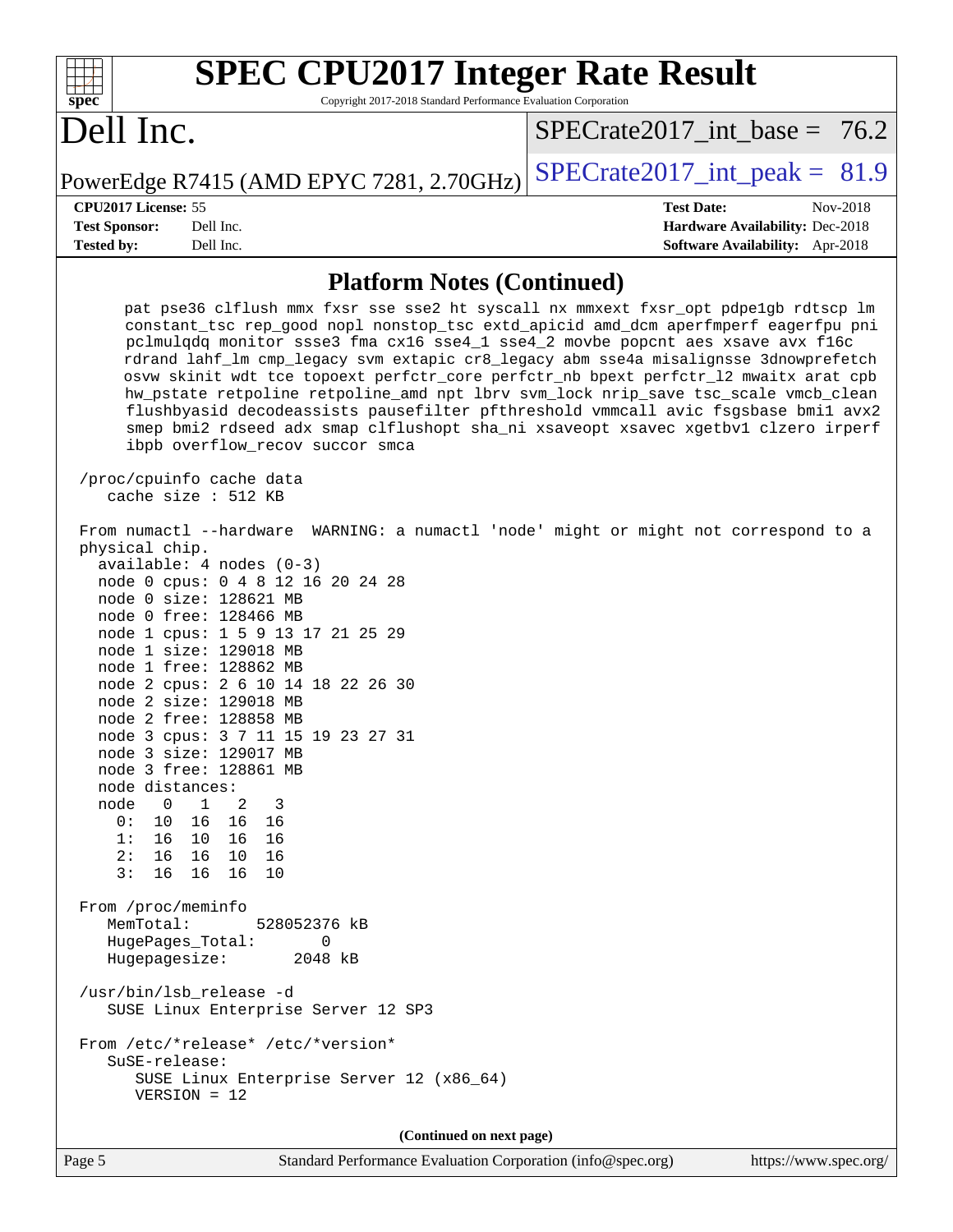| <b>SPEC CPU2017 Integer Rate Result</b>                                                                                                                                                                                                                                                                                                                                                                                                                                                                                                                                                                                                                                                                                                                                                                                                                                                                                                                                                                                                                                                                                                                                                                                                                                                                                                                                                                                                                                                                              |                                                                                                            |  |  |  |  |
|----------------------------------------------------------------------------------------------------------------------------------------------------------------------------------------------------------------------------------------------------------------------------------------------------------------------------------------------------------------------------------------------------------------------------------------------------------------------------------------------------------------------------------------------------------------------------------------------------------------------------------------------------------------------------------------------------------------------------------------------------------------------------------------------------------------------------------------------------------------------------------------------------------------------------------------------------------------------------------------------------------------------------------------------------------------------------------------------------------------------------------------------------------------------------------------------------------------------------------------------------------------------------------------------------------------------------------------------------------------------------------------------------------------------------------------------------------------------------------------------------------------------|------------------------------------------------------------------------------------------------------------|--|--|--|--|
| $spec^*$<br>Copyright 2017-2018 Standard Performance Evaluation Corporation<br>Dell Inc.                                                                                                                                                                                                                                                                                                                                                                                                                                                                                                                                                                                                                                                                                                                                                                                                                                                                                                                                                                                                                                                                                                                                                                                                                                                                                                                                                                                                                             | $SPECrate2017\_int\_base = 76.2$                                                                           |  |  |  |  |
| PowerEdge R7415 (AMD EPYC 7281, 2.70GHz)                                                                                                                                                                                                                                                                                                                                                                                                                                                                                                                                                                                                                                                                                                                                                                                                                                                                                                                                                                                                                                                                                                                                                                                                                                                                                                                                                                                                                                                                             | $SPECrate2017\_int\_peak = 81.9$                                                                           |  |  |  |  |
| CPU2017 License: 55<br><b>Test Sponsor:</b><br>Dell Inc.<br><b>Tested by:</b><br>Dell Inc.                                                                                                                                                                                                                                                                                                                                                                                                                                                                                                                                                                                                                                                                                                                                                                                                                                                                                                                                                                                                                                                                                                                                                                                                                                                                                                                                                                                                                           | <b>Test Date:</b><br>Nov-2018<br>Hardware Availability: Dec-2018<br><b>Software Availability:</b> Apr-2018 |  |  |  |  |
|                                                                                                                                                                                                                                                                                                                                                                                                                                                                                                                                                                                                                                                                                                                                                                                                                                                                                                                                                                                                                                                                                                                                                                                                                                                                                                                                                                                                                                                                                                                      |                                                                                                            |  |  |  |  |
| <b>Platform Notes (Continued)</b><br>$PATCHLEVEL = 3$<br># This file is deprecated and will be removed in a future service pack or release.<br># Please check /etc/os-release for details about this release.<br>os-release:<br>NAME="SLES"<br>VERSION="12-SP3"<br>VERSION_ID="12.3"<br>PRETTY_NAME="SUSE Linux Enterprise Server 12 SP3"<br>ID="sles"<br>$ANSI$ _COLOR=" $0:32$ "<br>CPE_NAME="cpe:/o:suse:sles:12:sp3"<br>uname $-a$ :<br>Linux linux-f185 4.4.126-94.22-default #1 SMP Wed Apr 11 07:45:03 UTC 2018 (9649989)<br>x86_64 x86_64 x86_64 GNU/Linux<br>Kernel self-reported vulnerability status:<br>CVE-2017-5754 (Meltdown):<br>Not affected<br>CVE-2017-5753 (Spectre variant 1): Mitigation: __user pointer sanitization<br>CVE-2017-5715 (Spectre variant 2): Mitigation: Full AMD retpoline + IBPB<br>run-level 3 Nov 27 02:00 last=5<br>SPEC is set to: /home/cpu2017-1.0.5<br>Type Size Used Avail Use% Mounted on<br>Filesystem<br>$/\text{dev}/\text{sd}a4$<br>1.8T 9.5G 1.8T<br>xfs<br>$1\%$ /home<br>Additional information from dmidecode follows. WARNING: Use caution when you interpret<br>this section. The 'dmidecode' program reads system data which is "intended to allow<br>hardware to be accurately determined", but the intent may not be met, as there are<br>frequent changes to hardware, firmware, and the "DMTF SMBIOS" standard.<br>BIOS Dell Inc. 1.6.4 10/04/2018<br>Memory:<br>8x 80CE863280CE M386A8K40BM2-CTD 64 GB 4 rank 2666<br>8x Not Specified Not Specified |                                                                                                            |  |  |  |  |
| <b>Compiler Version Notes</b>                                                                                                                                                                                                                                                                                                                                                                                                                                                                                                                                                                                                                                                                                                                                                                                                                                                                                                                                                                                                                                                                                                                                                                                                                                                                                                                                                                                                                                                                                        |                                                                                                            |  |  |  |  |
| $CC 502.gcc_r (peak)$                                                                                                                                                                                                                                                                                                                                                                                                                                                                                                                                                                                                                                                                                                                                                                                                                                                                                                                                                                                                                                                                                                                                                                                                                                                                                                                                                                                                                                                                                                |                                                                                                            |  |  |  |  |
| AOCC.LLVM.4.0.0.B35.2017_04_26 clang version 4.0.0 (CLANG:) (based on LLVM<br>AOCC.LLVM.4.0.0.B35.2017_04_26)                                                                                                                                                                                                                                                                                                                                                                                                                                                                                                                                                                                                                                                                                                                                                                                                                                                                                                                                                                                                                                                                                                                                                                                                                                                                                                                                                                                                        |                                                                                                            |  |  |  |  |
| (Continued on next page)                                                                                                                                                                                                                                                                                                                                                                                                                                                                                                                                                                                                                                                                                                                                                                                                                                                                                                                                                                                                                                                                                                                                                                                                                                                                                                                                                                                                                                                                                             |                                                                                                            |  |  |  |  |

Page 6 Standard Performance Evaluation Corporation [\(info@spec.org\)](mailto:info@spec.org) <https://www.spec.org/>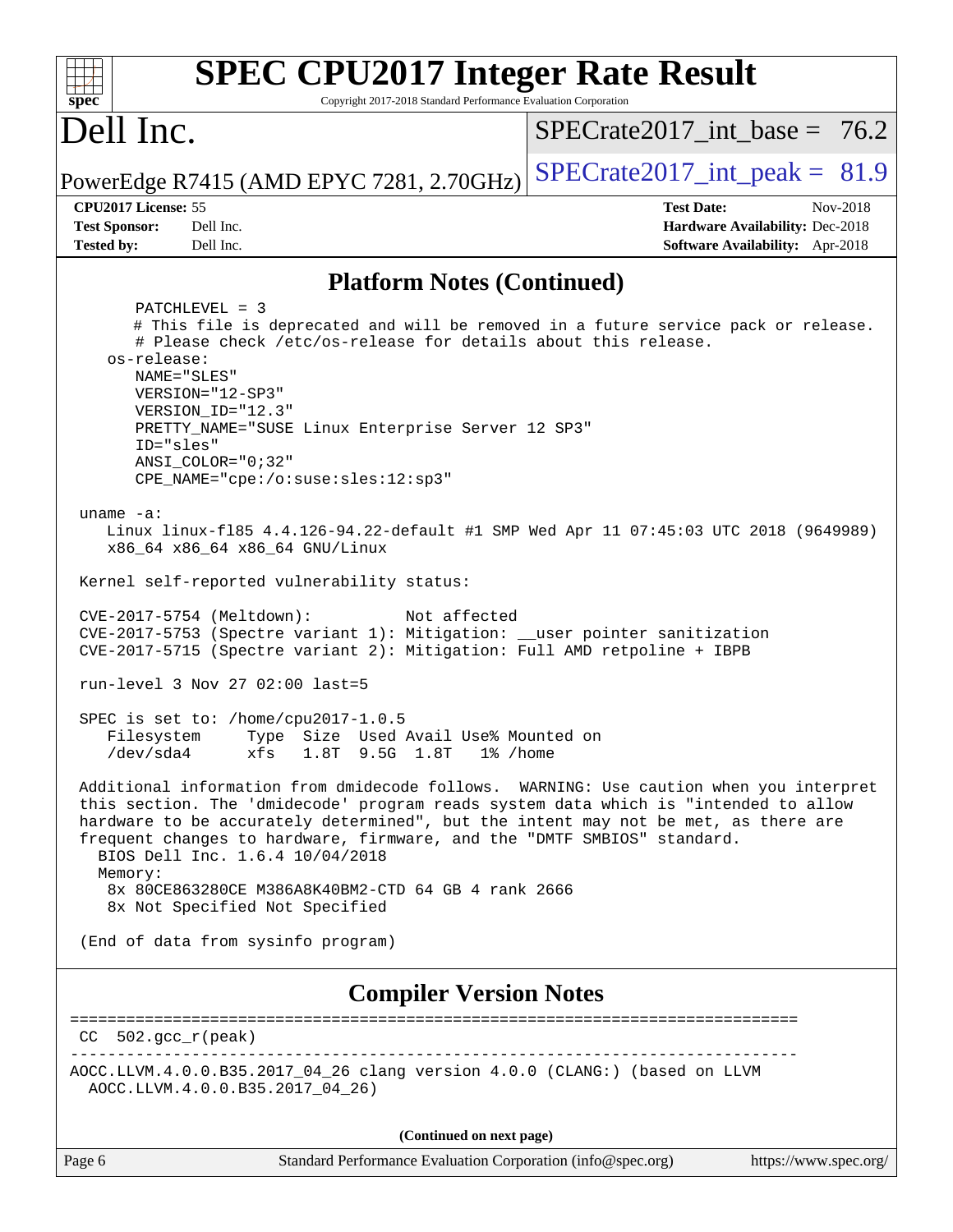| $Spec^*$  | <b>SPEC CPU2017 Integer Rate Result</b><br>Copyright 2017-2018 Standard Performance Evaluation Corporation |
|-----------|------------------------------------------------------------------------------------------------------------|
| Dell Inc. | SPECrate2017 int base = $76.2$                                                                             |
|           | $CDFC_{\text{match}}2017$ int read $10$                                                                    |

PowerEdge R7415 (AMD EPYC 7281, 2.70GHz)  $\left|$  [SPECrate2017\\_int\\_peak =](http://www.spec.org/auto/cpu2017/Docs/result-fields.html#SPECrate2017intpeak) 81.9

**[CPU2017 License:](http://www.spec.org/auto/cpu2017/Docs/result-fields.html#CPU2017License)** 55 **[Test Date:](http://www.spec.org/auto/cpu2017/Docs/result-fields.html#TestDate)** Nov-2018 **[Test Sponsor:](http://www.spec.org/auto/cpu2017/Docs/result-fields.html#TestSponsor)** Dell Inc. **[Hardware Availability:](http://www.spec.org/auto/cpu2017/Docs/result-fields.html#HardwareAvailability)** Dec-2018 **[Tested by:](http://www.spec.org/auto/cpu2017/Docs/result-fields.html#Testedby)** Dell Inc. **[Software Availability:](http://www.spec.org/auto/cpu2017/Docs/result-fields.html#SoftwareAvailability)** Apr-2018

## **[Compiler Version Notes \(Continued\)](http://www.spec.org/auto/cpu2017/Docs/result-fields.html#CompilerVersionNotes)**

| Target: i386-unknown-linux-gnu<br>Thread model: posix<br>InstalledDir: /root/work/compilers/AOCC-1.0-Compiler/bin                                                                                                                                                             |
|-------------------------------------------------------------------------------------------------------------------------------------------------------------------------------------------------------------------------------------------------------------------------------|
| CXXC 523.xalancbmk_r(peak)                                                                                                                                                                                                                                                    |
| AOCC.LLVM.4.0.0.B35.2017_04_26 clang version 4.0.0 (CLANG:) (based on LLVM<br>AOCC.LLVM.4.0.0.B35.2017_04_26)<br>Target: i386-unknown-linux-gnu<br>Thread model: posix<br>InstalledDir: /root/work/compilers/AOCC-1.0-Compiler/bin                                            |
| 500.perlbench_r(base) 502.gcc_r(base) 505.mcf_r(base, peak)<br>CC.<br>525.x264_r(base) 557.xz_r(base, peak)<br>-----------------------------                                                                                                                                  |
| AOCC.LLVM.4.0.0.B35.2017_04_26 clang version 4.0.0 (CLANG:) (based on LLVM<br>AOCC.LLVM.4.0.0.B35.2017 04 26)<br>Target: x86_64-unknown-linux-gnu<br>Thread model: posix<br>InstalledDir: /root/work/compilers/AOCC-1.0-Compiler/bin                                          |
| CXXC 520.omnetpp_r(base, peak) 523.xalancbmk_r(base) 531.deepsjeng_r(base,<br>peak) 541.leela_r(base)                                                                                                                                                                         |
| AOCC.LLVM.4.0.0.B35.2017_04_26 clang version 4.0.0 (CLANG:) (based on LLVM<br>AOCC.LLVM.4.0.0.B35.2017_04_26)<br>Target: x86_64-unknown-linux-gnu<br>Thread model: posix<br>InstalledDir: /root/work/compilers/AOCC-1.0-Compiler/bin                                          |
| $500. perlbench_r (peak) 525.x264_r (peak)$<br>CC                                                                                                                                                                                                                             |
| -------------------------------------<br>AOCC.LLVM.4.0.0.B35.2017_04_26 clang version 4.0.0 (CLANG:) (based on LLVM<br>AOCC.LLVM.4.0.0.B35.2017_04_26)<br>Target: x86_64-unknown-linux-gnu<br>Thread model: posix<br>InstalledDir: /root/work/compilers/AOCC-1.0-Compiler/bin |
|                                                                                                                                                                                                                                                                               |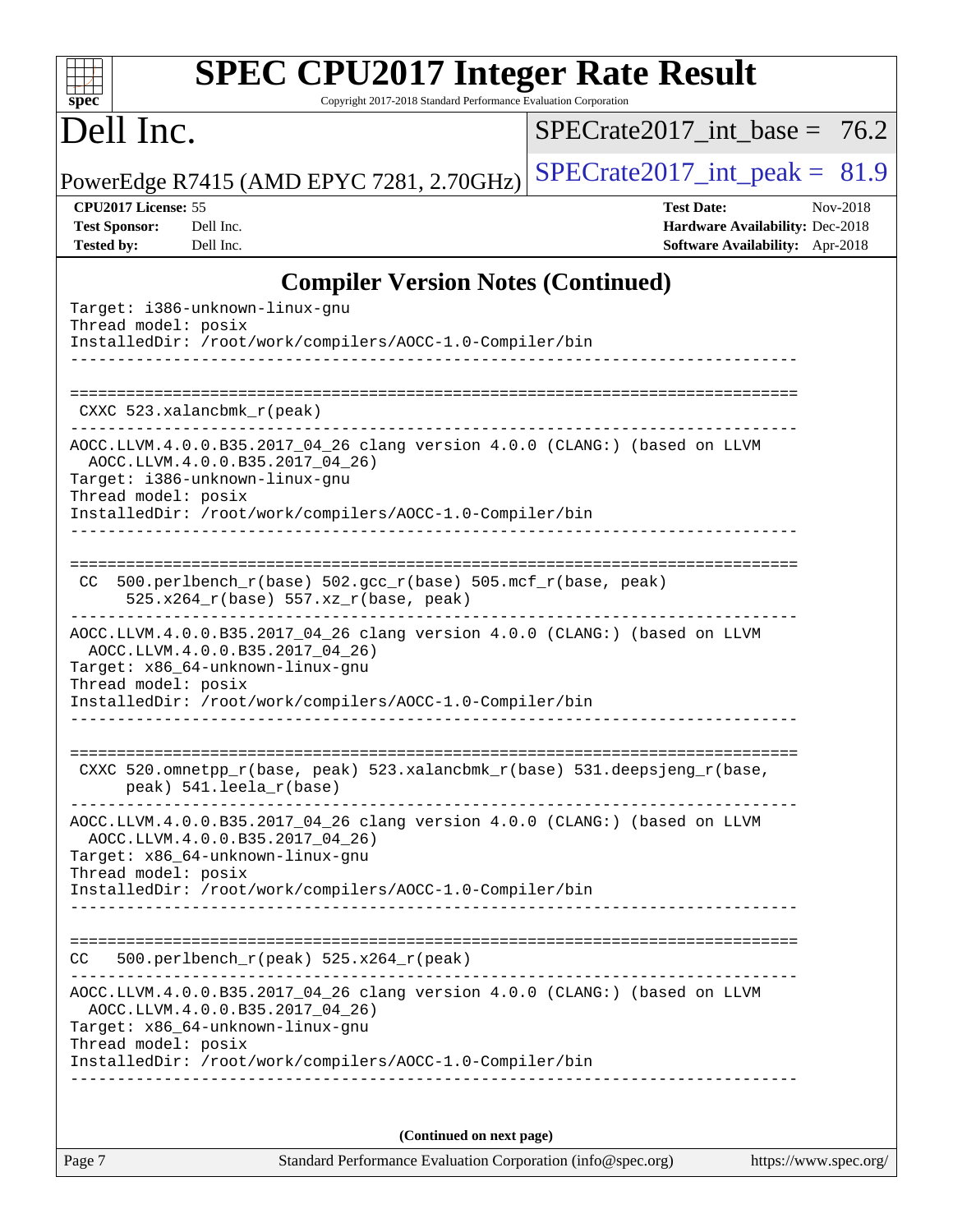#### $\pm$   $\mu$ **[spec](http://www.spec.org/)**

# **[SPEC CPU2017 Integer Rate Result](http://www.spec.org/auto/cpu2017/Docs/result-fields.html#SPECCPU2017IntegerRateResult)**

Copyright 2017-2018 Standard Performance Evaluation Corporation

# Dell Inc.

SPECrate2017 int\_base =  $76.2$ 

PowerEdge R7415 (AMD EPYC 7281, 2.70GHz)  $\left|$  [SPECrate2017\\_int\\_peak =](http://www.spec.org/auto/cpu2017/Docs/result-fields.html#SPECrate2017intpeak) 81.9

| <b>Test Sponsor:</b> | Dell In |
|----------------------|---------|
| <b>Tested by:</b>    | Dell In |

**[CPU2017 License:](http://www.spec.org/auto/cpu2017/Docs/result-fields.html#CPU2017License)** 55 **[Test Date:](http://www.spec.org/auto/cpu2017/Docs/result-fields.html#TestDate)** Nov-2018 **[Test Sponsor:](http://www.spec.org/auto/cpu2017/Docs/result-fields.html#TestSponsor)** Decree Sponsor: **[Hardware Availability:](http://www.spec.org/auto/cpu2017/Docs/result-fields.html#HardwareAvailability)** Dec-2018 **[Tested by:](http://www.spec.org/auto/cpu2017/Docs/result-fields.html#Testedby) [Software Availability:](http://www.spec.org/auto/cpu2017/Docs/result-fields.html#SoftwareAvailability)** Apr-2018

### **[Compiler Version Notes \(Continued\)](http://www.spec.org/auto/cpu2017/Docs/result-fields.html#CompilerVersionNotes)**

============================================================================== CXXC 541.leela\_r(peak) ------------------------------------------------------------------------------ AOCC.LLVM.4.0.0.B35.2017\_04\_26 clang version 4.0.0 (CLANG:) (based on LLVM AOCC.LLVM.4.0.0.B35.2017\_04\_26) Target: x86\_64-unknown-linux-gnu Thread model: posix InstalledDir: /root/work/compilers/AOCC-1.0-Compiler/bin ------------------------------------------------------------------------------ ============================================================================== FC 548.exchange2\_r(base, peak) GNU Fortran (GCC) 4.8.2 Copyright (C) 2013 Free Software Foundation, Inc. GNU Fortran comes with NO WARRANTY, to the extent permitted by law. You may redistribute copies of GNU Fortran under the terms of the GNU General Public License. For more information about these matters, see the file named COPYING ------------------------------------------------------------------------------

## **[Base Compiler Invocation](http://www.spec.org/auto/cpu2017/Docs/result-fields.html#BaseCompilerInvocation)**

[C benchmarks](http://www.spec.org/auto/cpu2017/Docs/result-fields.html#Cbenchmarks): [clang](http://www.spec.org/cpu2017/results/res2018q4/cpu2017-20181210-10150.flags.html#user_CCbase_Fclang3_a68b77bfed473bd9cdd22529af008e8306c2e3948617c8991604c1a2000ee4a73ef90dd8bc793e105fe4165a625d26dacbda4708d828ad19048918c071b363ec)

[C++ benchmarks:](http://www.spec.org/auto/cpu2017/Docs/result-fields.html#CXXbenchmarks) [clang++](http://www.spec.org/cpu2017/results/res2018q4/cpu2017-20181210-10150.flags.html#user_CXXbase_Fclang3_57a48582e5be507d19b2527b3e7d4f85d9b8669ffc9a8a0dbb9bcf949a918a58bbab411e0c4d14a3922022a3e425a90db94042683824c1806feff4324ca1000d)

[Fortran benchmarks](http://www.spec.org/auto/cpu2017/Docs/result-fields.html#Fortranbenchmarks): [clang](http://www.spec.org/cpu2017/results/res2018q4/cpu2017-20181210-10150.flags.html#user_FCbase_Fclang3_a68b77bfed473bd9cdd22529af008e8306c2e3948617c8991604c1a2000ee4a73ef90dd8bc793e105fe4165a625d26dacbda4708d828ad19048918c071b363ec) [gfortran](http://www.spec.org/cpu2017/results/res2018q4/cpu2017-20181210-10150.flags.html#user_FCbase_aocc-gfortran_128c91a56d61ddb07404721e65b8f9498c31a443dacbd3b7f212891090eca86e2d099b520f75b99e9e8ac4fdec01f4d15f0b65e47123ec4c42b0759045731a1f)

## **[Base Portability Flags](http://www.spec.org/auto/cpu2017/Docs/result-fields.html#BasePortabilityFlags)**

 500.perlbench\_r: [-DSPEC\\_LINUX\\_X64](http://www.spec.org/cpu2017/results/res2018q4/cpu2017-20181210-10150.flags.html#b500.perlbench_r_basePORTABILITY_DSPEC_LINUX_X64) [-DSPEC\\_LP64](http://www.spec.org/cpu2017/results/res2018q4/cpu2017-20181210-10150.flags.html#b500.perlbench_r_baseEXTRA_PORTABILITY_DSPEC_LP64) 502.gcc\_r: [-DSPEC\\_LP64](http://www.spec.org/cpu2017/results/res2018q4/cpu2017-20181210-10150.flags.html#suite_baseEXTRA_PORTABILITY502_gcc_r_DSPEC_LP64) 505.mcf\_r: [-DSPEC\\_LP64](http://www.spec.org/cpu2017/results/res2018q4/cpu2017-20181210-10150.flags.html#suite_baseEXTRA_PORTABILITY505_mcf_r_DSPEC_LP64) 520.omnetpp\_r: [-DSPEC\\_LP64](http://www.spec.org/cpu2017/results/res2018q4/cpu2017-20181210-10150.flags.html#suite_baseEXTRA_PORTABILITY520_omnetpp_r_DSPEC_LP64) 523.xalancbmk\_r: [-DSPEC\\_LINUX](http://www.spec.org/cpu2017/results/res2018q4/cpu2017-20181210-10150.flags.html#b523.xalancbmk_r_basePORTABILITY_DSPEC_LINUX) [-DSPEC\\_LP64](http://www.spec.org/cpu2017/results/res2018q4/cpu2017-20181210-10150.flags.html#suite_baseEXTRA_PORTABILITY523_xalancbmk_r_DSPEC_LP64) 525.x264\_r: [-DSPEC\\_LP64](http://www.spec.org/cpu2017/results/res2018q4/cpu2017-20181210-10150.flags.html#suite_baseEXTRA_PORTABILITY525_x264_r_DSPEC_LP64) 531.deepsjeng\_r: [-DSPEC\\_LP64](http://www.spec.org/cpu2017/results/res2018q4/cpu2017-20181210-10150.flags.html#suite_baseEXTRA_PORTABILITY531_deepsjeng_r_DSPEC_LP64) 541.leela\_r: [-DSPEC\\_LP64](http://www.spec.org/cpu2017/results/res2018q4/cpu2017-20181210-10150.flags.html#suite_baseEXTRA_PORTABILITY541_leela_r_DSPEC_LP64) 548.exchange2\_r: [-DSPEC\\_LP64](http://www.spec.org/cpu2017/results/res2018q4/cpu2017-20181210-10150.flags.html#suite_baseEXTRA_PORTABILITY548_exchange2_r_DSPEC_LP64)

**(Continued on next page)**

Page 8 Standard Performance Evaluation Corporation [\(info@spec.org\)](mailto:info@spec.org) <https://www.spec.org/>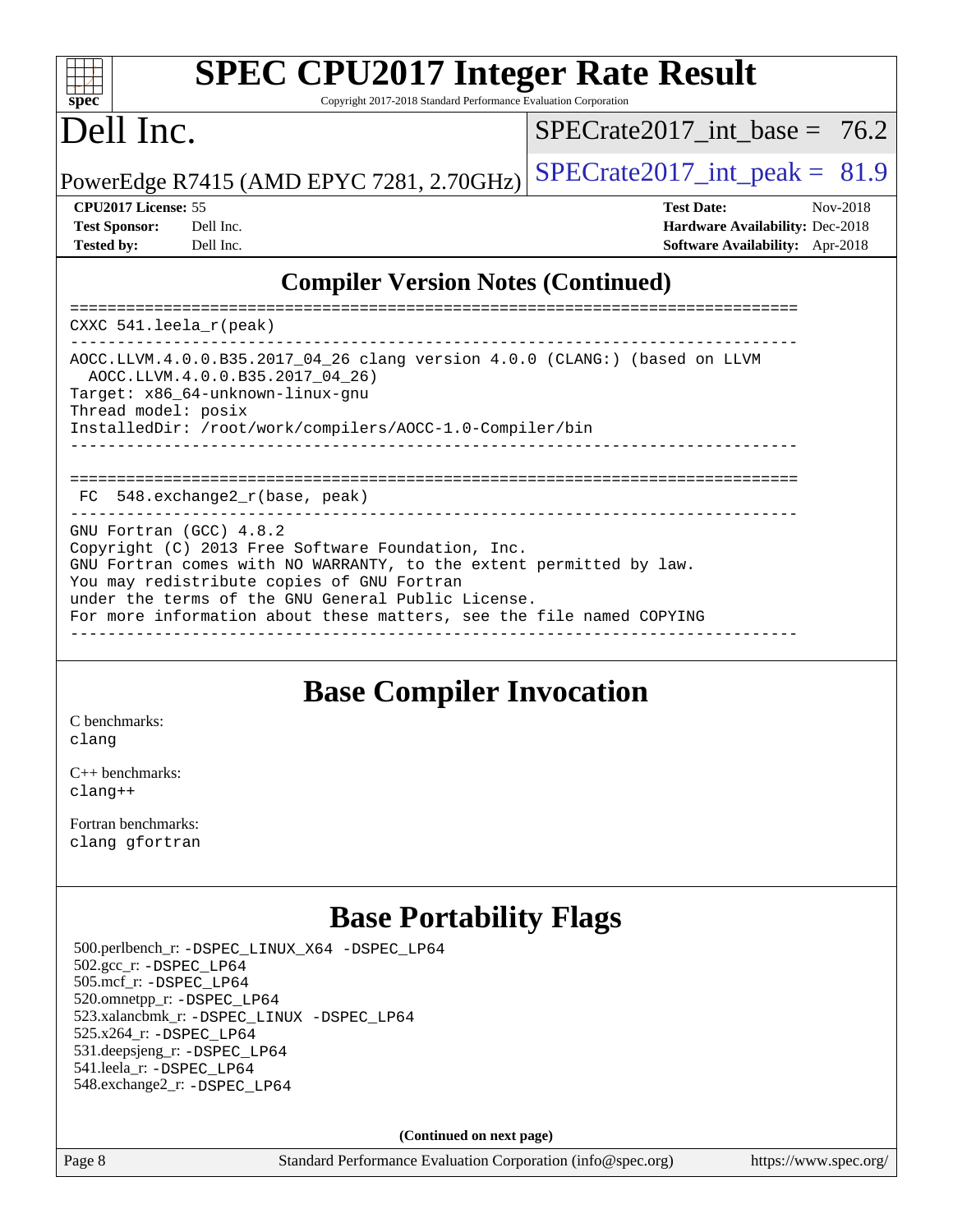### **[SPEC CPU2017 Integer Rate Result](http://www.spec.org/auto/cpu2017/Docs/result-fields.html#SPECCPU2017IntegerRateResult)** Copyright 2017-2018 Standard Performance Evaluation Corporation

# Dell Inc.

**[spec](http://www.spec.org/)**

 $+\ +$ 

SPECrate2017 int\_base =  $76.2$ 

PowerEdge R7415 (AMD EPYC 7281, 2.70GHz)  $\left|$  [SPECrate2017\\_int\\_peak =](http://www.spec.org/auto/cpu2017/Docs/result-fields.html#SPECrate2017intpeak) 81.9

**[CPU2017 License:](http://www.spec.org/auto/cpu2017/Docs/result-fields.html#CPU2017License)** 55 **[Test Date:](http://www.spec.org/auto/cpu2017/Docs/result-fields.html#TestDate)** Nov-2018 **[Test Sponsor:](http://www.spec.org/auto/cpu2017/Docs/result-fields.html#TestSponsor)** Dell Inc. **[Hardware Availability:](http://www.spec.org/auto/cpu2017/Docs/result-fields.html#HardwareAvailability)** Dec-2018 **[Tested by:](http://www.spec.org/auto/cpu2017/Docs/result-fields.html#Testedby)** Dell Inc. **[Software Availability:](http://www.spec.org/auto/cpu2017/Docs/result-fields.html#SoftwareAvailability)** Apr-2018

# **[Base Portability Flags \(Continued\)](http://www.spec.org/auto/cpu2017/Docs/result-fields.html#BasePortabilityFlags)**

557.xz\_r: [-DSPEC\\_LP64](http://www.spec.org/cpu2017/results/res2018q4/cpu2017-20181210-10150.flags.html#suite_baseEXTRA_PORTABILITY557_xz_r_DSPEC_LP64)

# **[Base Optimization Flags](http://www.spec.org/auto/cpu2017/Docs/result-fields.html#BaseOptimizationFlags)**

[C benchmarks](http://www.spec.org/auto/cpu2017/Docs/result-fields.html#Cbenchmarks):

[-flto](http://www.spec.org/cpu2017/results/res2018q4/cpu2017-20181210-10150.flags.html#user_CCbase_lto) [-Wl,-plugin-opt=-merge-constant](http://www.spec.org/cpu2017/results/res2018q4/cpu2017-20181210-10150.flags.html#user_CCbase_F-merge-constant_1d79771b5442061d9c8e05556c6b0c655e6c9e66f8c6936b0129d434b6acd2b1cf1b7cd2540d1570ff636111b08a6bc36e2e61fc34531f8ef7c1a34c57be1dbb) [-Wl,-plugin-opt=-lsr-in-nested-loop](http://www.spec.org/cpu2017/results/res2018q4/cpu2017-20181210-10150.flags.html#user_CCbase_lsr-in-nested-loop_1cff93fd95162f5e77640b5271e8bed680fb62b4a8d96fb8ab217ff3244646f1fbb342e31af83c263403bbf5249c7dc7732d5c86c3eab4cc8d32dcb7a6f33ca0) [-Wl,-plugin-opt=-disable-vect-cmp](http://www.spec.org/cpu2017/results/res2018q4/cpu2017-20181210-10150.flags.html#user_CCbase_disable-vect-cmp_1056b9a09b8ddc126e023b5f99ae33179ef568835465af9b7adeacf4b6480ff575c8aee439265bcfbcbf086f33f2fa5cca2bc4cf52b64c0cd2e10f6503cba02d) [-O3](http://www.spec.org/cpu2017/results/res2018q4/cpu2017-20181210-10150.flags.html#user_CCbase_F-O3) [-ffast-math](http://www.spec.org/cpu2017/results/res2018q4/cpu2017-20181210-10150.flags.html#user_CCbase_F-aocc-ffast-math_78dd175de6534c2005829757b9b0f2878e57b067cce6f7c443b2250ac68890960e2e1b320ca04b81ff7c62c6f87870ed05f06baf7875eea2990d38e3b73c71f1) [-march=znver1](http://www.spec.org/cpu2017/results/res2018q4/cpu2017-20181210-10150.flags.html#user_CCbase_F-march) [-fstruct-layout=2](http://www.spec.org/cpu2017/results/res2018q4/cpu2017-20181210-10150.flags.html#user_CCbase_F-fstruct-layout_a05ec02e17cdf7fe0c3950a6b005251b2b1e5e67af2b5298cf72714730c3d59ba290e75546b10aa22dac074c15ceaca36ae22c62cb51bcb2fbdc9dc4e7e222c4) [-mllvm -unroll-threshold=100](http://www.spec.org/cpu2017/results/res2018q4/cpu2017-20181210-10150.flags.html#user_CCbase_F-unroll-threshold_2755d0c78138845d361fa1543e3a063fffa198df9b3edf0cfb856bbc88a81e1769b12ac7a550c5d35197be55360db1a3f95a8d1304df999456cabf5120c45168) [-fremap-arrays](http://www.spec.org/cpu2017/results/res2018q4/cpu2017-20181210-10150.flags.html#user_CCbase_F-fremap-arrays) [-mno-avx2](http://www.spec.org/cpu2017/results/res2018q4/cpu2017-20181210-10150.flags.html#user_CCbase_F-mno-avx2) [-mllvm -inline-threshold=1000](http://www.spec.org/cpu2017/results/res2018q4/cpu2017-20181210-10150.flags.html#user_CCbase_inline-threshold_b7832241b0a6397e4ecdbaf0eb7defdc10f885c2a282fa3240fdc99844d543fda39cf8a4a9dccf68cf19b5438ac3b455264f478df15da0f4988afa40d8243bab) [-mllvm -disable-vect-cmp](http://www.spec.org/cpu2017/results/res2018q4/cpu2017-20181210-10150.flags.html#user_CCbase_disable-vect-cmp_d995c9eb800469498c6893dc847c54c903d59847b18cb2ac22011b9af7010c96d2d48d3c6b41246fe86945001509aa4dc528afb61cb238fd3b256a31781ea0cf) [-z muldefs](http://www.spec.org/cpu2017/results/res2018q4/cpu2017-20181210-10150.flags.html#user_CCbase_F-z-muldefs) [-ljemalloc](http://www.spec.org/cpu2017/results/res2018q4/cpu2017-20181210-10150.flags.html#user_CCbase_jemalloc-lib_d1249b907c500fa1c0672f44f562e3d0f79738ae9e3c4a9c376d49f265a04b9c99b167ecedbf6711b3085be911c67ff61f150a17b3472be731631ba4d0471706)

#### [C++ benchmarks:](http://www.spec.org/auto/cpu2017/Docs/result-fields.html#CXXbenchmarks)

```
-flto -Wl,-plugin-opt=-merge-constant
-Wl,-plugin-opt=-lsr-in-nested-loop -Wl,-plugin-opt=-disable-vect-cmp
-O3 -march=znver1 -mllvm -unroll-threshold=100 -finline-aggressive
-fremap-arrays -mllvm -inline-threshold=1000 -mllvm -disable-vect-cmp
-z muldefs -ljemalloc
```
#### [Fortran benchmarks](http://www.spec.org/auto/cpu2017/Docs/result-fields.html#Fortranbenchmarks):

```
-flto -Wl,-plugin-opt=-merge-constant
-Wl,-plugin-opt=-lsr-in-nested-loop -Wl,-plugin-opt=-disable-vect-cmp
-O3 -mavx -madx -funroll-loops -ffast-math -z muldefs -Ofast
-fdefault-integer-8 -fplugin=dragonegg.so
-fplugin-arg-dragonegg-llvm-option=-lsr-in-nested-loop
-fplugin-arg-dragonegg-llvm-option=-enable-iv-split
-fplugin-arg-dragonegg-llvm-option=-merge-constant
-fplugin-arg-dragonegg-llvm-option=-inline-threshold:1000
-fplugin-arg-dragonegg-llvm-option=-disable-vect-cmp -ljemalloc
-lgfortran -lamdlibm
```
## **[Peak Compiler Invocation](http://www.spec.org/auto/cpu2017/Docs/result-fields.html#PeakCompilerInvocation)**

[C benchmarks](http://www.spec.org/auto/cpu2017/Docs/result-fields.html#Cbenchmarks): [clang](http://www.spec.org/cpu2017/results/res2018q4/cpu2017-20181210-10150.flags.html#user_CCpeak_Fclang3_a68b77bfed473bd9cdd22529af008e8306c2e3948617c8991604c1a2000ee4a73ef90dd8bc793e105fe4165a625d26dacbda4708d828ad19048918c071b363ec)

[C++ benchmarks:](http://www.spec.org/auto/cpu2017/Docs/result-fields.html#CXXbenchmarks) [clang++](http://www.spec.org/cpu2017/results/res2018q4/cpu2017-20181210-10150.flags.html#user_CXXpeak_Fclang3_57a48582e5be507d19b2527b3e7d4f85d9b8669ffc9a8a0dbb9bcf949a918a58bbab411e0c4d14a3922022a3e425a90db94042683824c1806feff4324ca1000d)

[Fortran benchmarks](http://www.spec.org/auto/cpu2017/Docs/result-fields.html#Fortranbenchmarks): [clang](http://www.spec.org/cpu2017/results/res2018q4/cpu2017-20181210-10150.flags.html#user_FCpeak_Fclang3_a68b77bfed473bd9cdd22529af008e8306c2e3948617c8991604c1a2000ee4a73ef90dd8bc793e105fe4165a625d26dacbda4708d828ad19048918c071b363ec) [gfortran](http://www.spec.org/cpu2017/results/res2018q4/cpu2017-20181210-10150.flags.html#user_FCpeak_aocc-gfortran_128c91a56d61ddb07404721e65b8f9498c31a443dacbd3b7f212891090eca86e2d099b520f75b99e9e8ac4fdec01f4d15f0b65e47123ec4c42b0759045731a1f)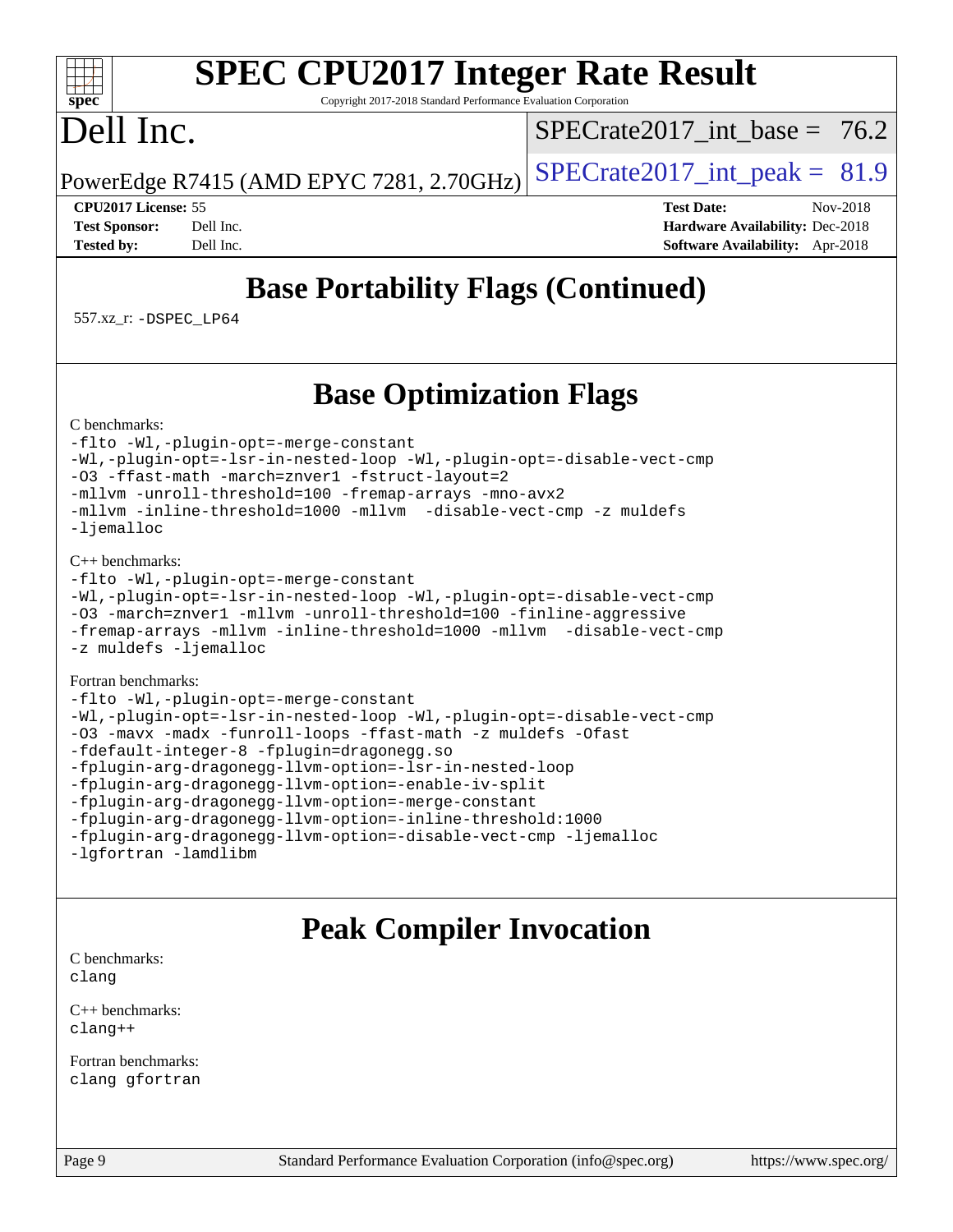#### $+\ +$ **[spec](http://www.spec.org/)**

# **[SPEC CPU2017 Integer Rate Result](http://www.spec.org/auto/cpu2017/Docs/result-fields.html#SPECCPU2017IntegerRateResult)**

Copyright 2017-2018 Standard Performance Evaluation Corporation

# Dell Inc.

 $SPECrate2017\_int\_base = 76.2$ 

PowerEdge R7415 (AMD EPYC 7281, 2.70GHz)  $\left|$  [SPECrate2017\\_int\\_peak =](http://www.spec.org/auto/cpu2017/Docs/result-fields.html#SPECrate2017intpeak) 81.9

**[Tested by:](http://www.spec.org/auto/cpu2017/Docs/result-fields.html#Testedby)** Dell Inc. **[Software Availability:](http://www.spec.org/auto/cpu2017/Docs/result-fields.html#SoftwareAvailability)** Apr-2018

**[CPU2017 License:](http://www.spec.org/auto/cpu2017/Docs/result-fields.html#CPU2017License)** 55 **[Test Date:](http://www.spec.org/auto/cpu2017/Docs/result-fields.html#TestDate)** Nov-2018 **[Test Sponsor:](http://www.spec.org/auto/cpu2017/Docs/result-fields.html#TestSponsor)** Dell Inc. **[Hardware Availability:](http://www.spec.org/auto/cpu2017/Docs/result-fields.html#HardwareAvailability)** Dec-2018

# **[Peak Portability Flags](http://www.spec.org/auto/cpu2017/Docs/result-fields.html#PeakPortabilityFlags)**

 500.perlbench\_r: [-DSPEC\\_LINUX\\_X64](http://www.spec.org/cpu2017/results/res2018q4/cpu2017-20181210-10150.flags.html#b500.perlbench_r_peakPORTABILITY_DSPEC_LINUX_X64) [-DSPEC\\_LP64](http://www.spec.org/cpu2017/results/res2018q4/cpu2017-20181210-10150.flags.html#b500.perlbench_r_peakEXTRA_PORTABILITY_DSPEC_LP64) 502.gcc\_r: [-D\\_FILE\\_OFFSET\\_BITS=64](http://www.spec.org/cpu2017/results/res2018q4/cpu2017-20181210-10150.flags.html#user_peakEXTRA_PORTABILITY502_gcc_r_F-D_FILE_OFFSET_BITS_5ae949a99b284ddf4e95728d47cb0843d81b2eb0e18bdfe74bbf0f61d0b064f4bda2f10ea5eb90e1dcab0e84dbc592acfc5018bc955c18609f94ddb8d550002c) 505.mcf\_r: [-DSPEC\\_LP64](http://www.spec.org/cpu2017/results/res2018q4/cpu2017-20181210-10150.flags.html#suite_peakEXTRA_PORTABILITY505_mcf_r_DSPEC_LP64) 520.omnetpp\_r: [-DSPEC\\_LP64](http://www.spec.org/cpu2017/results/res2018q4/cpu2017-20181210-10150.flags.html#suite_peakEXTRA_PORTABILITY520_omnetpp_r_DSPEC_LP64) 523.xalancbmk\_r: [-DSPEC\\_LINUX](http://www.spec.org/cpu2017/results/res2018q4/cpu2017-20181210-10150.flags.html#b523.xalancbmk_r_peakPORTABILITY_DSPEC_LINUX) [-D\\_FILE\\_OFFSET\\_BITS=64](http://www.spec.org/cpu2017/results/res2018q4/cpu2017-20181210-10150.flags.html#user_peakEXTRA_PORTABILITY523_xalancbmk_r_F-D_FILE_OFFSET_BITS_5ae949a99b284ddf4e95728d47cb0843d81b2eb0e18bdfe74bbf0f61d0b064f4bda2f10ea5eb90e1dcab0e84dbc592acfc5018bc955c18609f94ddb8d550002c) 525.x264\_r: [-DSPEC\\_LP64](http://www.spec.org/cpu2017/results/res2018q4/cpu2017-20181210-10150.flags.html#suite_peakEXTRA_PORTABILITY525_x264_r_DSPEC_LP64) 531.deepsjeng\_r: [-DSPEC\\_LP64](http://www.spec.org/cpu2017/results/res2018q4/cpu2017-20181210-10150.flags.html#suite_peakEXTRA_PORTABILITY531_deepsjeng_r_DSPEC_LP64) 541.leela\_r: [-DSPEC\\_LP64](http://www.spec.org/cpu2017/results/res2018q4/cpu2017-20181210-10150.flags.html#suite_peakEXTRA_PORTABILITY541_leela_r_DSPEC_LP64) 548.exchange2\_r: [-DSPEC\\_LP64](http://www.spec.org/cpu2017/results/res2018q4/cpu2017-20181210-10150.flags.html#suite_peakEXTRA_PORTABILITY548_exchange2_r_DSPEC_LP64) 557.xz\_r: [-DSPEC\\_LP64](http://www.spec.org/cpu2017/results/res2018q4/cpu2017-20181210-10150.flags.html#suite_peakEXTRA_PORTABILITY557_xz_r_DSPEC_LP64)

# **[Peak Optimization Flags](http://www.spec.org/auto/cpu2017/Docs/result-fields.html#PeakOptimizationFlags)**

[C benchmarks](http://www.spec.org/auto/cpu2017/Docs/result-fields.html#Cbenchmarks):

```
 500.perlbench_r: -flto -Wl,-plugin-opt=-merge-constant
-Wl,-plugin-opt=-lsr-in-nested-loop
-fprofile-instr-generate(pass 1)
-fprofile-instr-use(pass 2) -Ofast -march=znver1
-fstruct-layout=3 -mllvm -vectorize-memory-aggressively
-mno-avx2 -mllvm -unroll-threshold=100 -fremap-arrays
-mllvm -inline-threshold=1000 -ljemalloc
```
 502.gcc\_r: [-m32](http://www.spec.org/cpu2017/results/res2018q4/cpu2017-20181210-10150.flags.html#user_peakCCLD502_gcc_r_F-m32) [-flto](http://www.spec.org/cpu2017/results/res2018q4/cpu2017-20181210-10150.flags.html#user_peakCOPTIMIZEEXTRA_LDFLAGS502_gcc_r_lto) [-Wl,-plugin-opt=-merge-constant](http://www.spec.org/cpu2017/results/res2018q4/cpu2017-20181210-10150.flags.html#user_peakEXTRA_LDFLAGS502_gcc_r_F-merge-constant_1d79771b5442061d9c8e05556c6b0c655e6c9e66f8c6936b0129d434b6acd2b1cf1b7cd2540d1570ff636111b08a6bc36e2e61fc34531f8ef7c1a34c57be1dbb) [-Wl,-plugin-opt=-lsr-in-nested-loop](http://www.spec.org/cpu2017/results/res2018q4/cpu2017-20181210-10150.flags.html#user_peakEXTRA_LDFLAGS502_gcc_r_lsr-in-nested-loop_1cff93fd95162f5e77640b5271e8bed680fb62b4a8d96fb8ab217ff3244646f1fbb342e31af83c263403bbf5249c7dc7732d5c86c3eab4cc8d32dcb7a6f33ca0) [-Ofast](http://www.spec.org/cpu2017/results/res2018q4/cpu2017-20181210-10150.flags.html#user_peakCOPTIMIZE502_gcc_r_F-aocc-Ofast) [-march=znver1](http://www.spec.org/cpu2017/results/res2018q4/cpu2017-20181210-10150.flags.html#user_peakCOPTIMIZE502_gcc_r_F-march) [-fstruct-layout=3](http://www.spec.org/cpu2017/results/res2018q4/cpu2017-20181210-10150.flags.html#user_peakCOPTIMIZE502_gcc_r_F-fstruct-layout) [-mllvm -vectorize-memory-aggressively](http://www.spec.org/cpu2017/results/res2018q4/cpu2017-20181210-10150.flags.html#user_peakCOPTIMIZE502_gcc_r_vectorize-memory-aggressively_24b72a4417f50ade9e698c5b3bed87ab456cc6fc8ec6439480cb84f36ad6a3975af6e87206dea402e3871a1464ff3d60bc798e0250f330177ba629a260df1857) [-mno-avx2](http://www.spec.org/cpu2017/results/res2018q4/cpu2017-20181210-10150.flags.html#user_peakCOPTIMIZE502_gcc_r_F-mno-avx2) [-mllvm -unroll-threshold=100](http://www.spec.org/cpu2017/results/res2018q4/cpu2017-20181210-10150.flags.html#user_peakCOPTIMIZE502_gcc_r_F-unroll-threshold_2755d0c78138845d361fa1543e3a063fffa198df9b3edf0cfb856bbc88a81e1769b12ac7a550c5d35197be55360db1a3f95a8d1304df999456cabf5120c45168) [-fremap-arrays](http://www.spec.org/cpu2017/results/res2018q4/cpu2017-20181210-10150.flags.html#user_peakCOPTIMIZE502_gcc_r_F-fremap-arrays) [-mllvm -inline-threshold=1000](http://www.spec.org/cpu2017/results/res2018q4/cpu2017-20181210-10150.flags.html#user_peakCOPTIMIZE502_gcc_r_inline-threshold_b7832241b0a6397e4ecdbaf0eb7defdc10f885c2a282fa3240fdc99844d543fda39cf8a4a9dccf68cf19b5438ac3b455264f478df15da0f4988afa40d8243bab) [-fgnu89-inline](http://www.spec.org/cpu2017/results/res2018q4/cpu2017-20181210-10150.flags.html#user_peakEXTRA_COPTIMIZE502_gcc_r_F-fgnu89-inline) [-ljemalloc](http://www.spec.org/cpu2017/results/res2018q4/cpu2017-20181210-10150.flags.html#user_peakEXTRA_LIBS502_gcc_r_jemalloc-lib_d1249b907c500fa1c0672f44f562e3d0f79738ae9e3c4a9c376d49f265a04b9c99b167ecedbf6711b3085be911c67ff61f150a17b3472be731631ba4d0471706)

 505.mcf\_r: [-flto](http://www.spec.org/cpu2017/results/res2018q4/cpu2017-20181210-10150.flags.html#user_peakCOPTIMIZEEXTRA_LDFLAGS505_mcf_r_lto) [-Wl,-plugin-opt=-merge-constant](http://www.spec.org/cpu2017/results/res2018q4/cpu2017-20181210-10150.flags.html#user_peakEXTRA_LDFLAGS505_mcf_r_F-merge-constant_1d79771b5442061d9c8e05556c6b0c655e6c9e66f8c6936b0129d434b6acd2b1cf1b7cd2540d1570ff636111b08a6bc36e2e61fc34531f8ef7c1a34c57be1dbb) [-Wl,-plugin-opt=-lsr-in-nested-loop](http://www.spec.org/cpu2017/results/res2018q4/cpu2017-20181210-10150.flags.html#user_peakEXTRA_LDFLAGS505_mcf_r_lsr-in-nested-loop_1cff93fd95162f5e77640b5271e8bed680fb62b4a8d96fb8ab217ff3244646f1fbb342e31af83c263403bbf5249c7dc7732d5c86c3eab4cc8d32dcb7a6f33ca0) [-Ofast](http://www.spec.org/cpu2017/results/res2018q4/cpu2017-20181210-10150.flags.html#user_peakCOPTIMIZE505_mcf_r_F-aocc-Ofast) [-march=znver1](http://www.spec.org/cpu2017/results/res2018q4/cpu2017-20181210-10150.flags.html#user_peakCOPTIMIZE505_mcf_r_F-march) [-fstruct-layout=3](http://www.spec.org/cpu2017/results/res2018q4/cpu2017-20181210-10150.flags.html#user_peakCOPTIMIZE505_mcf_r_F-fstruct-layout) [-mllvm -vectorize-memory-aggressively](http://www.spec.org/cpu2017/results/res2018q4/cpu2017-20181210-10150.flags.html#user_peakCOPTIMIZE505_mcf_r_vectorize-memory-aggressively_24b72a4417f50ade9e698c5b3bed87ab456cc6fc8ec6439480cb84f36ad6a3975af6e87206dea402e3871a1464ff3d60bc798e0250f330177ba629a260df1857) [-mno-avx2](http://www.spec.org/cpu2017/results/res2018q4/cpu2017-20181210-10150.flags.html#user_peakCOPTIMIZE505_mcf_r_F-mno-avx2) [-mllvm -unroll-threshold=100](http://www.spec.org/cpu2017/results/res2018q4/cpu2017-20181210-10150.flags.html#user_peakCOPTIMIZE505_mcf_r_F-unroll-threshold_2755d0c78138845d361fa1543e3a063fffa198df9b3edf0cfb856bbc88a81e1769b12ac7a550c5d35197be55360db1a3f95a8d1304df999456cabf5120c45168) [-fremap-arrays](http://www.spec.org/cpu2017/results/res2018q4/cpu2017-20181210-10150.flags.html#user_peakCOPTIMIZE505_mcf_r_F-fremap-arrays) [-mllvm -inline-threshold=1000](http://www.spec.org/cpu2017/results/res2018q4/cpu2017-20181210-10150.flags.html#user_peakCOPTIMIZE505_mcf_r_inline-threshold_b7832241b0a6397e4ecdbaf0eb7defdc10f885c2a282fa3240fdc99844d543fda39cf8a4a9dccf68cf19b5438ac3b455264f478df15da0f4988afa40d8243bab) [-ljemalloc](http://www.spec.org/cpu2017/results/res2018q4/cpu2017-20181210-10150.flags.html#user_peakEXTRA_LIBS505_mcf_r_jemalloc-lib_d1249b907c500fa1c0672f44f562e3d0f79738ae9e3c4a9c376d49f265a04b9c99b167ecedbf6711b3085be911c67ff61f150a17b3472be731631ba4d0471706)

525.x264\_r: Same as 500.perlbench\_r

557.xz\_r: Same as 505.mcf\_r

[C++ benchmarks:](http://www.spec.org/auto/cpu2017/Docs/result-fields.html#CXXbenchmarks)

 520.omnetpp\_r: [-flto](http://www.spec.org/cpu2017/results/res2018q4/cpu2017-20181210-10150.flags.html#user_peakCXXOPTIMIZEEXTRA_LDFLAGS520_omnetpp_r_lto) [-Wl,-plugin-opt=-merge-constant](http://www.spec.org/cpu2017/results/res2018q4/cpu2017-20181210-10150.flags.html#user_peakEXTRA_LDFLAGS520_omnetpp_r_F-merge-constant_1d79771b5442061d9c8e05556c6b0c655e6c9e66f8c6936b0129d434b6acd2b1cf1b7cd2540d1570ff636111b08a6bc36e2e61fc34531f8ef7c1a34c57be1dbb) [-Wl,-plugin-opt=-lsr-in-nested-loop](http://www.spec.org/cpu2017/results/res2018q4/cpu2017-20181210-10150.flags.html#user_peakEXTRA_LDFLAGS520_omnetpp_r_lsr-in-nested-loop_1cff93fd95162f5e77640b5271e8bed680fb62b4a8d96fb8ab217ff3244646f1fbb342e31af83c263403bbf5249c7dc7732d5c86c3eab4cc8d32dcb7a6f33ca0) [-Ofast](http://www.spec.org/cpu2017/results/res2018q4/cpu2017-20181210-10150.flags.html#user_peakCXXOPTIMIZE520_omnetpp_r_F-aocc-Ofast) [-march=znver1](http://www.spec.org/cpu2017/results/res2018q4/cpu2017-20181210-10150.flags.html#user_peakCXXOPTIMIZE520_omnetpp_r_F-march) [-finline-aggressive](http://www.spec.org/cpu2017/results/res2018q4/cpu2017-20181210-10150.flags.html#user_peakCXXOPTIMIZE520_omnetpp_r_F-finline-aggressive) [-mllvm -unroll-threshold=100](http://www.spec.org/cpu2017/results/res2018q4/cpu2017-20181210-10150.flags.html#user_peakCXXOPTIMIZE520_omnetpp_r_F-unroll-threshold_2755d0c78138845d361fa1543e3a063fffa198df9b3edf0cfb856bbc88a81e1769b12ac7a550c5d35197be55360db1a3f95a8d1304df999456cabf5120c45168)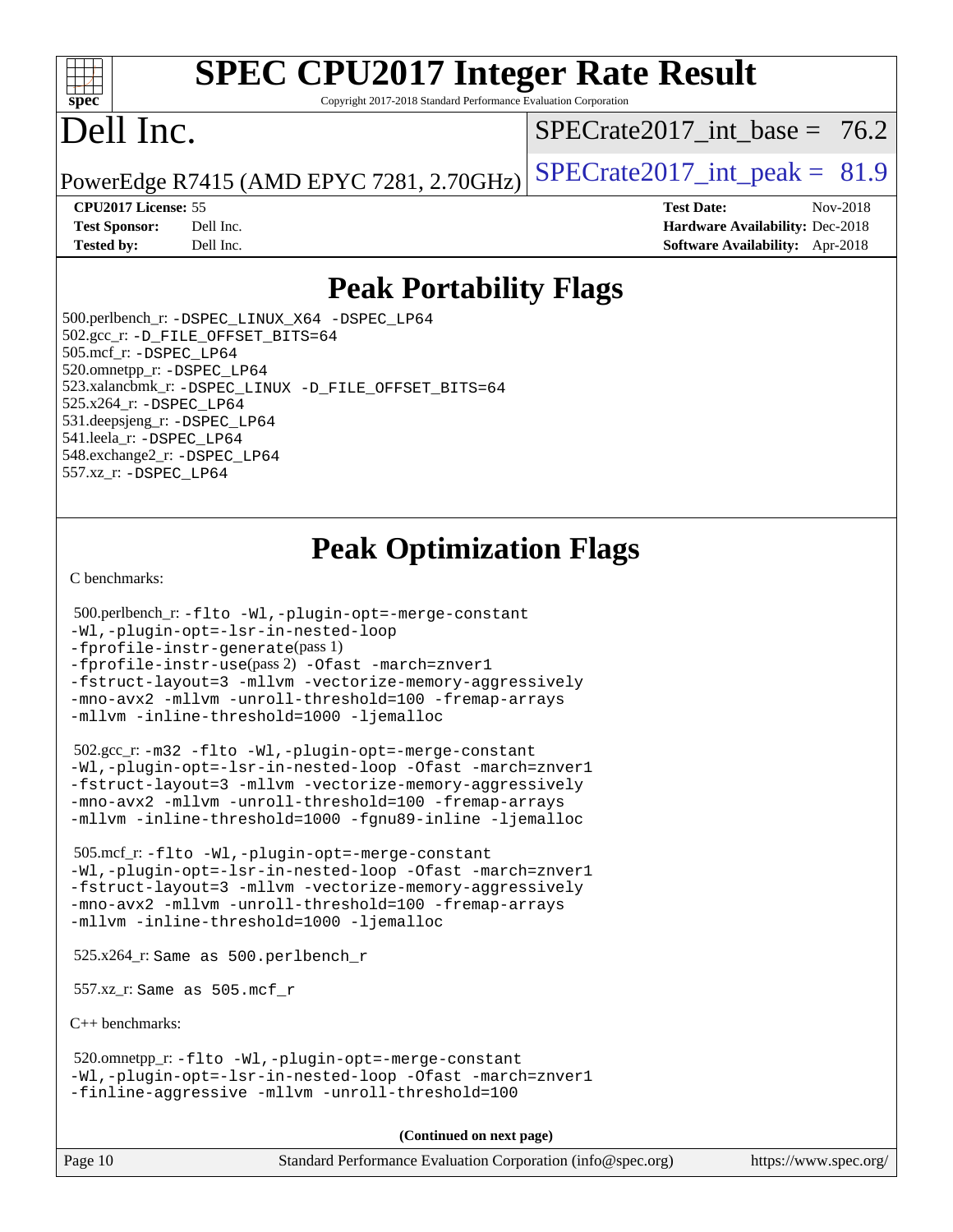| <b>SPEC CPU2017 Integer Rate Result</b><br>spec <sup>®</sup><br>Copyright 2017-2018 Standard Performance Evaluation Corporation                                                                                                                                                                                                                                                                                                                                                                                                                         |                                                                                                                   |  |  |  |  |
|---------------------------------------------------------------------------------------------------------------------------------------------------------------------------------------------------------------------------------------------------------------------------------------------------------------------------------------------------------------------------------------------------------------------------------------------------------------------------------------------------------------------------------------------------------|-------------------------------------------------------------------------------------------------------------------|--|--|--|--|
| Dell Inc.                                                                                                                                                                                                                                                                                                                                                                                                                                                                                                                                               | $SPECrate2017$ int base = 76.2                                                                                    |  |  |  |  |
| PowerEdge R7415 (AMD EPYC 7281, 2.70GHz)                                                                                                                                                                                                                                                                                                                                                                                                                                                                                                                | $SPECTate2017\_int\_peak = 81.9$                                                                                  |  |  |  |  |
| CPU2017 License: 55<br><b>Test Sponsor:</b><br>Dell Inc.<br><b>Tested by:</b><br>Dell Inc.                                                                                                                                                                                                                                                                                                                                                                                                                                                              | <b>Test Date:</b><br>Nov-2018<br><b>Hardware Availability: Dec-2018</b><br><b>Software Availability:</b> Apr-2018 |  |  |  |  |
| <b>Peak Optimization Flags (Continued)</b><br>520.omnetpp_r (continued):<br>-fremap-arrays -mllvm -inline-threshold=1000 -ljemalloc<br>523.xalancbmk_r: -m32 -flto -Wl,-plugin-opt=-merge-constant<br>-Wl,-plugin-opt=-lsr-in-nested-loop -Ofast -march=znver1<br>-finline-aggressive -mllvm -unroll-threshold=100<br>-fremap-arrays -mllvm -inline-threshold=1000 -ljemalloc<br>531.deepsjeng_r: Same as 520.omnetpp_r<br>541.leela_r:-flto -Wl,-plugin-opt=-merge-constant<br>-Wl,-plugin-opt=-lsr-in-nested-loop<br>-fprofile-instr-generate(pass 1) |                                                                                                                   |  |  |  |  |
| -fprofile-instr-use(pass 2) -Ofast -march=znver1<br>-mllvm -unroll-count=8 -mllvm -unroll-threshold=100<br>$-l$ jemalloc<br>Fortran benchmarks:<br>-flto -Wl,-plugin-opt=-merge-constant<br>-Wl,-plugin-opt=-lsr-in-nested-loop -03 -mavx2 -madx -funroll-loops<br>-ffast-math -Ofast -fdefault-integer-8 -fplugin=dragonegg.so<br>-fplugin-arg-dragonegg-llvm-option=-lsr-in-nested-loop<br>-fplugin-arg-dragonegg-llvm-option=-enable-iv-split<br>-fplugin-arg-dragonegg-llvm-option=-merge-constant                                                  |                                                                                                                   |  |  |  |  |

## **[Peak Other Flags](http://www.spec.org/auto/cpu2017/Docs/result-fields.html#PeakOtherFlags)**

[C benchmarks](http://www.spec.org/auto/cpu2017/Docs/result-fields.html#Cbenchmarks):

[-lgfortran](http://www.spec.org/cpu2017/results/res2018q4/cpu2017-20181210-10150.flags.html#user_FCpeak_F-lgfortran) [-lamdlibm](http://www.spec.org/cpu2017/results/res2018q4/cpu2017-20181210-10150.flags.html#user_FCpeak_F-lamdlibm)

502.gcc\_r: [-L/root/work/lib/jemalloc/lib32](http://www.spec.org/cpu2017/results/res2018q4/cpu2017-20181210-10150.flags.html#user_peakEXTRA_LIBS502_gcc_r_Link_path_ed592dae44e5c1ab08e0623a53d3c5a4c6e35be404d5d0c77aec9324965777ec819518e6bc9b505d0969c714b6f83ef377306a01beedec47148c3dcded825687)

[C++ benchmarks:](http://www.spec.org/auto/cpu2017/Docs/result-fields.html#CXXbenchmarks)

523.xalancbmk\_r: [-L/root/work/lib/jemalloc/lib32](http://www.spec.org/cpu2017/results/res2018q4/cpu2017-20181210-10150.flags.html#user_peakEXTRA_LIBS523_xalancbmk_r_Link_path_ed592dae44e5c1ab08e0623a53d3c5a4c6e35be404d5d0c77aec9324965777ec819518e6bc9b505d0969c714b6f83ef377306a01beedec47148c3dcded825687)

[-fplugin-arg-dragonegg-llvm-option=-inline-threshold:1000](http://www.spec.org/cpu2017/results/res2018q4/cpu2017-20181210-10150.flags.html#user_FCpeak_inline-threshold_eec74946bf81becf626625ea3f1757217b7f1e09b0c056df6f4a6dc542562255a9e8a6d36c454b3b2ed3e147f40cf87a14a68e01ad47a8b90b49f15f387f919f)

[-fplugin-arg-dragonegg-llvm-option=-disable-vect-cmp](http://www.spec.org/cpu2017/results/res2018q4/cpu2017-20181210-10150.flags.html#user_FCpeak_disable-vect-cmp_d119dd6f96524d64dc477d5e6a72268aebe046b42f767098038bf7530fc0cc546dd329b2376104fde185baca14f7365ef86ccd3ff602b57a7839de005478f594) [-ljemalloc](http://www.spec.org/cpu2017/results/res2018q4/cpu2017-20181210-10150.flags.html#user_FCpeak_jemalloc-lib_d1249b907c500fa1c0672f44f562e3d0f79738ae9e3c4a9c376d49f265a04b9c99b167ecedbf6711b3085be911c67ff61f150a17b3472be731631ba4d0471706)

The flags files that were used to format this result can be browsed at <http://www.spec.org/cpu2017/flags/aocc100-flags-revC-I.2018-11-13.html> <http://www.spec.org/cpu2017/flags/gcc.2018-02-16.html>